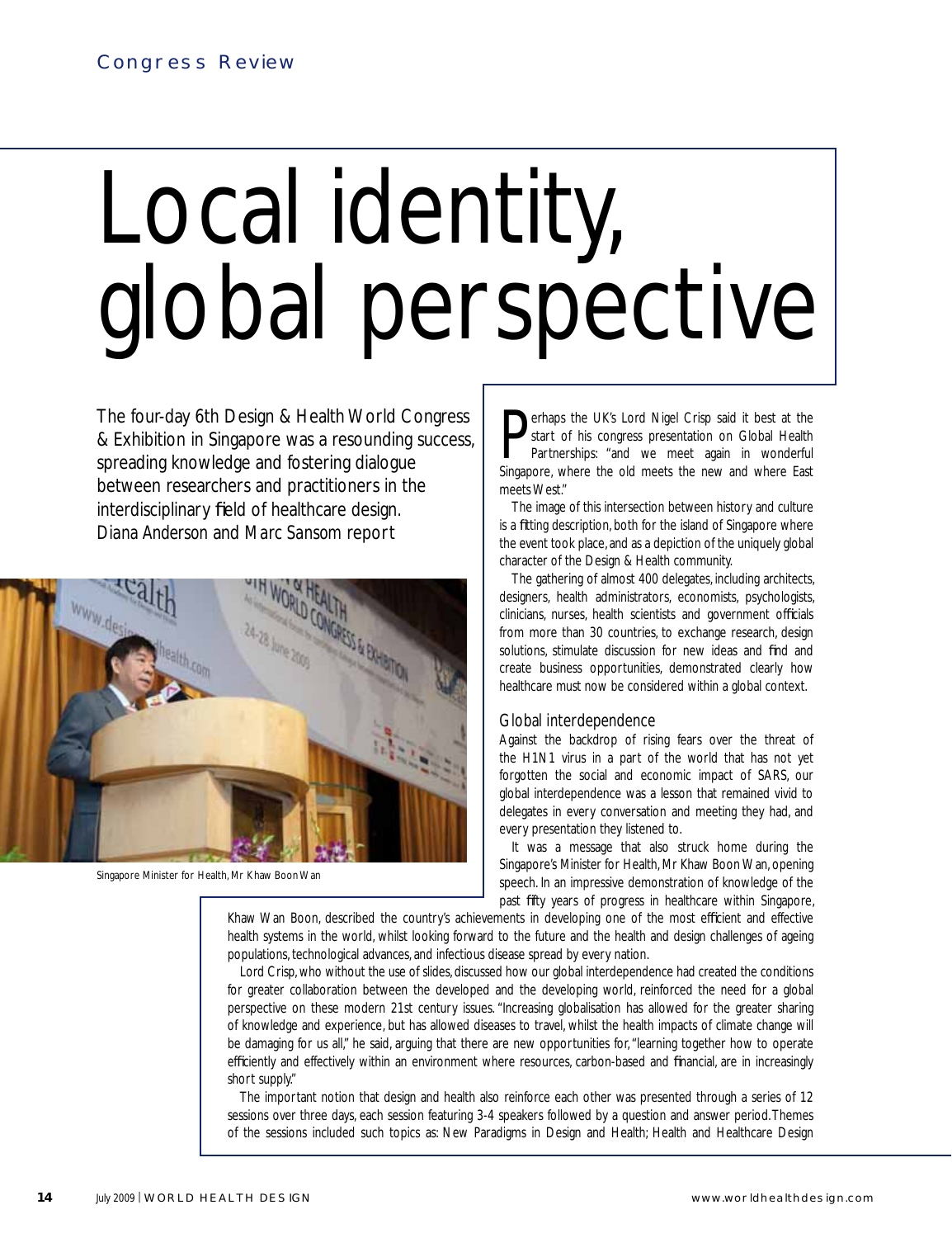in Singapore, China, Korea and the Middle East; Humanistic Architectural Responses in Health Design; Design and Health Impacts on Patients, Staff and Visitors; Cultural Perspectives and Global Health Partnerships; Improving Organizational Image and Performance; Designing Environments for Children and Senior Care; and Designing Institutional Environments that Care.

# New generation

Across the world, investment in healthcare infrastructure is a major priority for governments over the next 10-15 years. and it is no exception in Singapore. In the morning session on the first day, which focused largely on Singapore's own approach to healthcare delivery, Liak Teng Lit, chief executive officer of Alexandra Health and Ruby Lai, senior consultant at CPG Consultants, explained how new projects will have a different emphasis from the hospitals constructed in the previous decade. "Greater focus would be placed on ensuring hospitals were patient centric – friendly and welcoming. The hospitals will be designed with flexibility in mind to cater for



Matthew Saunders of Broadway Malyan demonstrates Singapore's new National Heart Centre design to Minister for Health, Mr Khaw Wan Boon (centre) and (from left), Liak Teng Lit, Alexandra Health; Steven Sobak, SingHealth; John Ting, Singapore Institute of Architects past president; and Prof Alan Dilani.

rapid changes in medical treatment. Greater emphasis will also be placed on thermal comfort, energy efficiency and conservation of resources," they said.

Incorporating many of these key features, the new Khoo Teck Puat Hospital, visited by many of the delegates on the study tours, was described by Liak Teng Lit as the first of a new generation of hospitals, that will set a new benchmark for healthcare design, not only in Singapore and Asia, but potentially the rest of the world.

The theme of how a shift in emphasis towards a greater understanding of salutogenic health and how the environment can be used as





Above: Delegates from 30 different countries filled the Grand Ballroom at the Ritz Carlton Millenia every day Below: Meeting of minds: (from left) Tye Farrow, Farrow Partnership Architects; Dr Eve Edelstein, San Diego Academy of Neuroscience for Architecture; and Bill Rostenberg, Anshen + Allen

a tool for preventative medicine as a means of promoting and supporting

health processes, was common throughout the sessions.

One of the highlights for many delegates was the approach taken by Tye Farrow of Farrow Partnership Architects, who in his paper, 'Bringing Hospitals to Life: Design Quality Standards', drew on the research of Harvard biologist, E O Wilson, who suggested that an innate human desire for close contact with the natural world occurs on a physical, emotional and intellectual level. By identifying international benchmarks, Farrow called for design standards to be anchored in biophilia research and the need to work with the power of nature and not against it.

Farrow's ideas were reinforced by Kristen Whittle's description of the design of the new Royal Melbourne Children's Hospital, which was inspired by the surrounding parkland setting of Royal Melbourne Park. Said Whittle: "The 'park in the building' concept has influenced every aspect of the hospital planning and has been carried through into the material expression of the building, by using the natural textures, forms and colours of the park."

# Architecture of incarceration

The emphasis of how health and design relate to the wider social, cultural and political context was expressed through several sessions, most notably by the discussions on the architecture of incarceration. Here, Lord Crisp returned with Chris Liddle of HLM Architects, to present a paper on how to create custodial facilities where a combination of dignity and care, education, community and overall environment contribute to the ultimate goal of rehabilitation in society and the prevention of reoffending. Posing as client and architect respectively, together they challenged the audience to seek out new perspectives on health promotion from a wider societal point of view, calling for greater research into the designs that promote